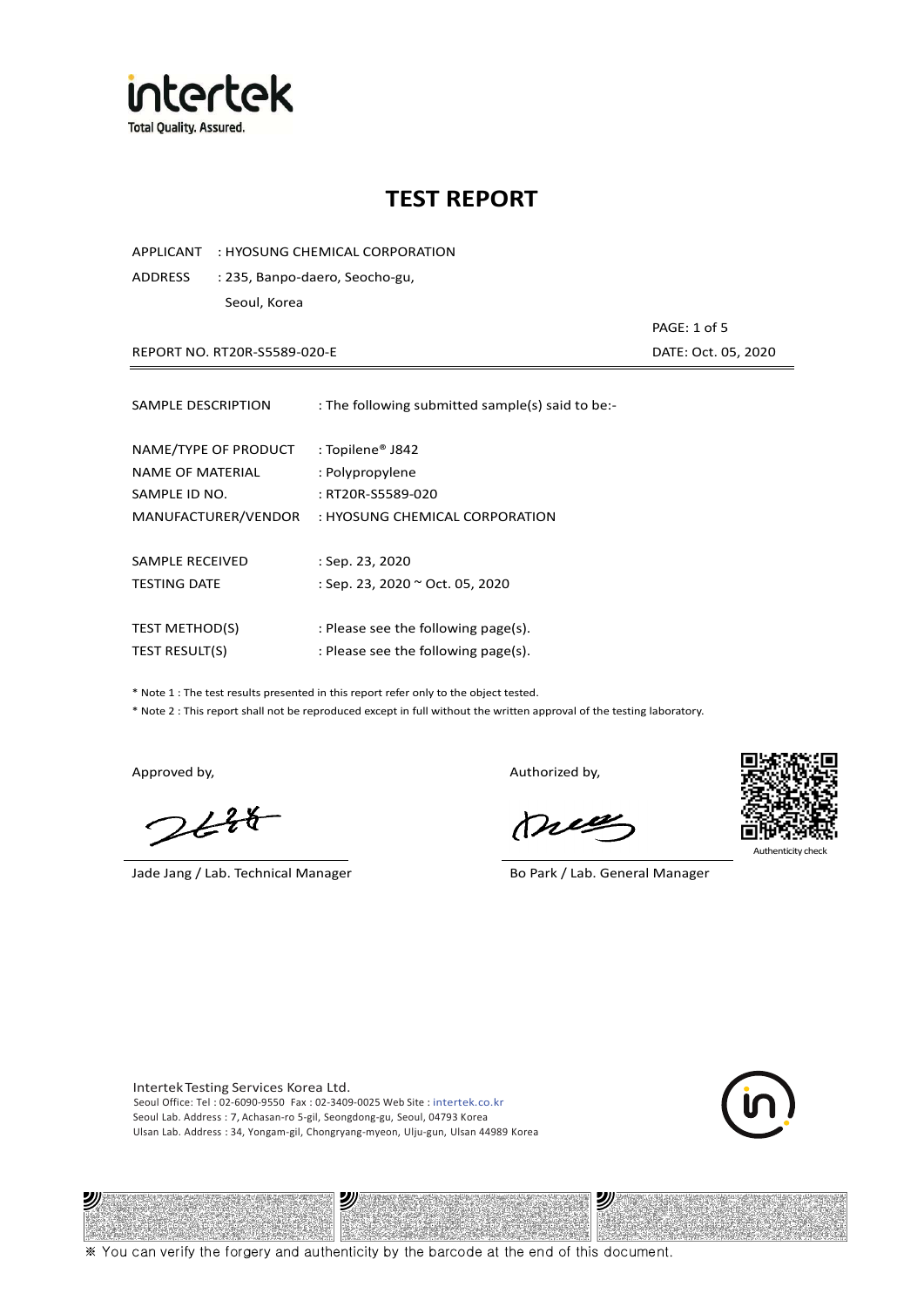

REPORT NO. RT20R-S5589-020-E DATE: Oct. 05, 2020

PAGE: 2 of 5

SAMPLE ID NO. : RT20R-S5589-020 SAMPLE DESCRIPTION : Topilene® J842

| <b>TEST ITEM</b>                        | <b>UNIT</b> | TEST METHOD                                                                                                                                | <b>MDL</b>     | <b>RESULT</b> |
|-----------------------------------------|-------------|--------------------------------------------------------------------------------------------------------------------------------------------|----------------|---------------|
| Cadmium (Cd)                            | mg/kg       | With reference to<br>IEC 62321-5 Edition 1.0: 2013.                                                                                        | 0.5            | N.D.          |
| Lead (Pb)                               | mq/kg       | by acid digestion and<br>determined by ICP-OES                                                                                             | 5              | N.D.          |
| Mercury (Hg)                            | mg/kg       | With reference to<br>IEC 62321-4 Edition 1.0 : 2013,<br>by acid digestion and<br>determined by ICP-OES                                     | $\overline{2}$ | N.D.          |
| Hexavalent Chromium (Cr <sup>6+</sup> ) | mg/kg       | With reference to<br>IEC 62321-7-2<br>Edition 1.0: 2017,<br>by alkaline/toluene digestion<br>and determined by UV-VIS<br>Spectrophotometer | 8              | N.D.          |
| Polybrominated Biphenyl (PBBs)          |             |                                                                                                                                            |                |               |
| Monobromobiphenyl                       | mg/kg       |                                                                                                                                            | 5              | N.D.          |
| Dibromobiphenyl                         | mg/kg       |                                                                                                                                            | 5              | N.D.          |
| Tribromobiphenyl                        | mg/kg       |                                                                                                                                            | 5              | N.D.          |
| Tetrabromobiphenyl                      | mg/kg       | With reference to                                                                                                                          | $\overline{5}$ | N.D.          |
| Pentabromobiphenyl                      | mg/kg       | IEC 62321-6 Edition 1.0: 2015,                                                                                                             | 5              | N.D.          |
| Hexabromobiphenyl                       | mg/kg       | by solvent extraction and                                                                                                                  | 5              | N.D.          |
| Heptabromobiphenyl                      | mg/kg       | determined by GC/MS                                                                                                                        | 5              | N.D.          |
| Octabromobiphenyl                       | mg/kg       |                                                                                                                                            | 5              | N.D.          |
| Nonabromobiphenyl                       | mg/kg       |                                                                                                                                            | $\overline{5}$ | N.D.          |
| Decabromobiphenyl                       | mg/kg       |                                                                                                                                            | 5              | N.D.          |
| Polybrominated Diphenyl Ether (PBDEs)   |             |                                                                                                                                            |                |               |
| Monobromodiphenyl ether                 | mg/kg       |                                                                                                                                            | 5              | N.D.          |
| Dibromodiphenyl ether                   | mg/kg       |                                                                                                                                            | 5              | N.D.          |
| Tribromodiphenyl ether                  | mg/kg       |                                                                                                                                            | 5              | N.D.          |
| Tetrabromodiphenyl ether                | mg/kg       | With reference to                                                                                                                          | 5              | N.D.          |
| Pentabromodiphenyl ether                | mg/kg       | IEC 62321-6 Edition 1.0 : 2015,                                                                                                            | 5              | N.D.          |
| Hexabromodiphenyl ether                 | mg/kg       | by solvent extraction and                                                                                                                  | 5              | N.D.          |
| Heptabromodiphenyl ether                | mg/kg       | determined by GC/MS                                                                                                                        | 5              | N.D.          |
| Octabromodiphenyl ether                 | mg/kg       |                                                                                                                                            | 5              | N.D.          |
| Nonabromodiphenyl ether                 | mg/kg       |                                                                                                                                            |                | N.D.          |
| Decabromodiphenyl ether                 | mg/kg       |                                                                                                                                            | 5              | N.D.          |

Tested by : Jooyeon Lee, Seulgi Park, Jessica Kang

Notes : mg/kg = ppm = parts per million  $<$  = Less than

沙

N.D. = Not detected ( <MDL )

MDL = Method detection limit

Intertek Testing Services Korea Ltd. Seoul Office: Tel : 02-6090-9550 Fax : 02-3409-0025 Web Site : intertek.co.kr Seoul Lab. Address : 7, Achasan-ro 5-gil, Seongdong-gu, Seoul, 04793 Korea Ulsan Lab. Address : 34, Yongam-gil, Chongryang-myeon, Ulju-gun, Ulsan 44989 Korea

沙

沙

※ You can verify the forgery and authenticity by the barcode at the end of this document.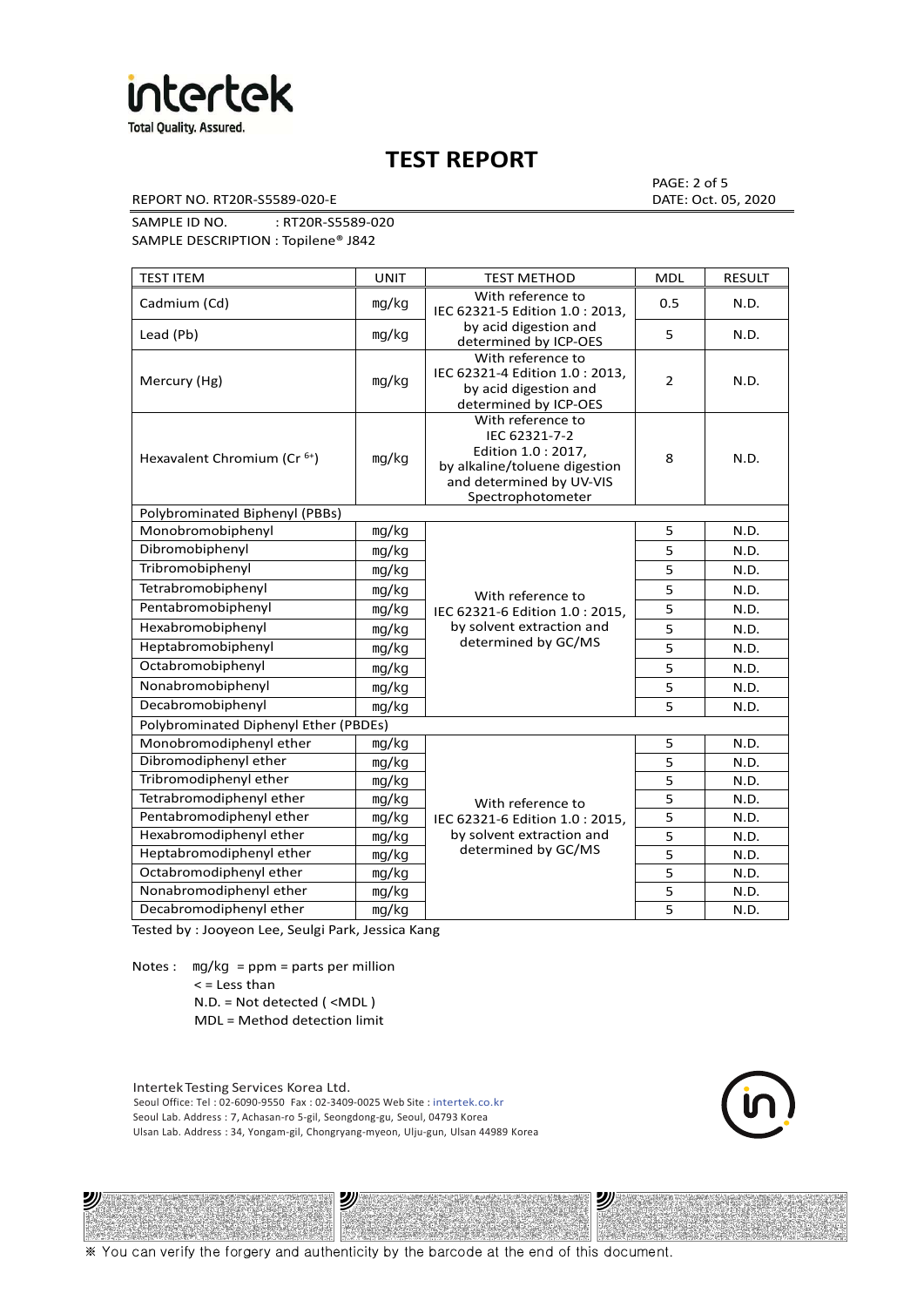

REPORT NO. RT20R-S5589-020-E DATE: Oct. 05, 2020

PAGE: 3 of 5

SAMPLE ID NO. : RT20R-S5589-020 SAMPLE DESCRIPTION : Topilene® J842

| <b>TEST ITEM</b>                     | CAS NO.       | <b>UNIT</b> | <b>TEST METHOD</b>                                      | <b>MDL</b> | <b>RESULT</b> |
|--------------------------------------|---------------|-------------|---------------------------------------------------------|------------|---------------|
| Dibutyl phthalate<br>(DBP)           | 84-74-2       | mg/kg       | With reference to<br>IEC 62321-8<br>Edition 1.0 : 2017, | 50         | N.D.          |
| Di(2-ethylhexyl) phthalate<br>(DEHP) | 117-81-7      | mg/kg       |                                                         | 50         | N.D.          |
| Benzyl butyl phthalate<br>(BBP)      | 85-68-7       | mg/kg       | by solvent extraction<br>and determined by<br>GC/MS     | 50         | N.D.          |
| Diisobutyl phthalate<br>(DIBP)       | $84 - 69 - 5$ | mg/kg       |                                                         | 50         | N.D.          |

Tested by : Jessica Kang

Notes :  $mq/kg = ppm = parts per million$  $<$  = Less than N.D. = Not detected ( <MDL ) MDL = Method detection limit

\* View of sample as received;-

沙



Intertek Testing Services Korea Ltd. Seoul Office: Tel : 02-6090-9550 Fax : 02-3409-0025 Web Site : intertek.co.kr Seoul Lab. Address : 7, Achasan-ro 5-gil, Seongdong-gu, Seoul, 04793 Korea Ulsan Lab. Address : 34, Yongam-gil, Chongryang-myeon, Ulju-gun, Ulsan 44989 Korea

沙



沙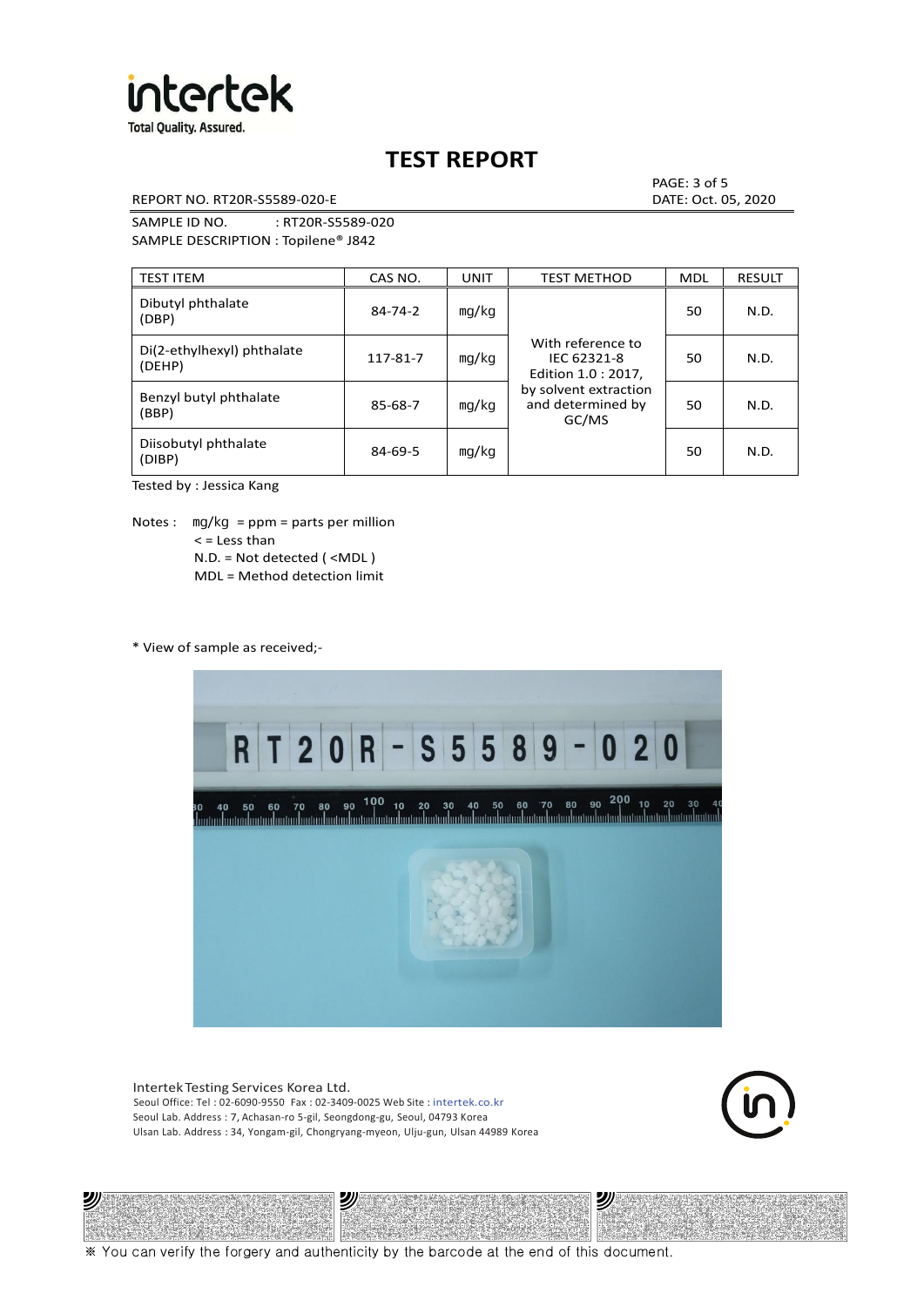

**Total Quality. Assured.** 

## **TEST REPORT**

REPORT NO. RT20R-S5589-020-E DATE: Oct. 05, 2020

PAGE: 4 of 5

SAMPLE ID NO. : RT20R-S5589-020 SAMPLE DESCRIPTION : Topilene® J842



| *1 : List of appropriate acid : |                                                                     |
|---------------------------------|---------------------------------------------------------------------|
| Material                        | Acid added for digestion                                            |
| Polymers                        | $HNO3$ , HCl, HF, H <sub>2</sub> O <sub>2</sub> , H3BO <sub>3</sub> |
| Metals                          | $HNO3$ . HCl. HF                                                    |
| Electronics                     | $HNO3$ , HCl, H <sub>2</sub> O <sub>2</sub> , HBF <sub>4</sub>      |

\*2 : The samples were dissolved totally by pre-conditioning method according to above flow chart.

Intertek Testing Services Korea Ltd. Seoul Office: Tel : 02-6090-9550 Fax : 02-3409-0025 Web Site : intertek.co.kr Seoul Lab. Address : 7, Achasan-ro 5-gil, Seongdong-gu, Seoul, 04793 Korea Ulsan Lab. Address : 34, Yongam-gil, Chongryang-myeon, Ulju-gun, Ulsan 44989 Korea

沙

沙



沙